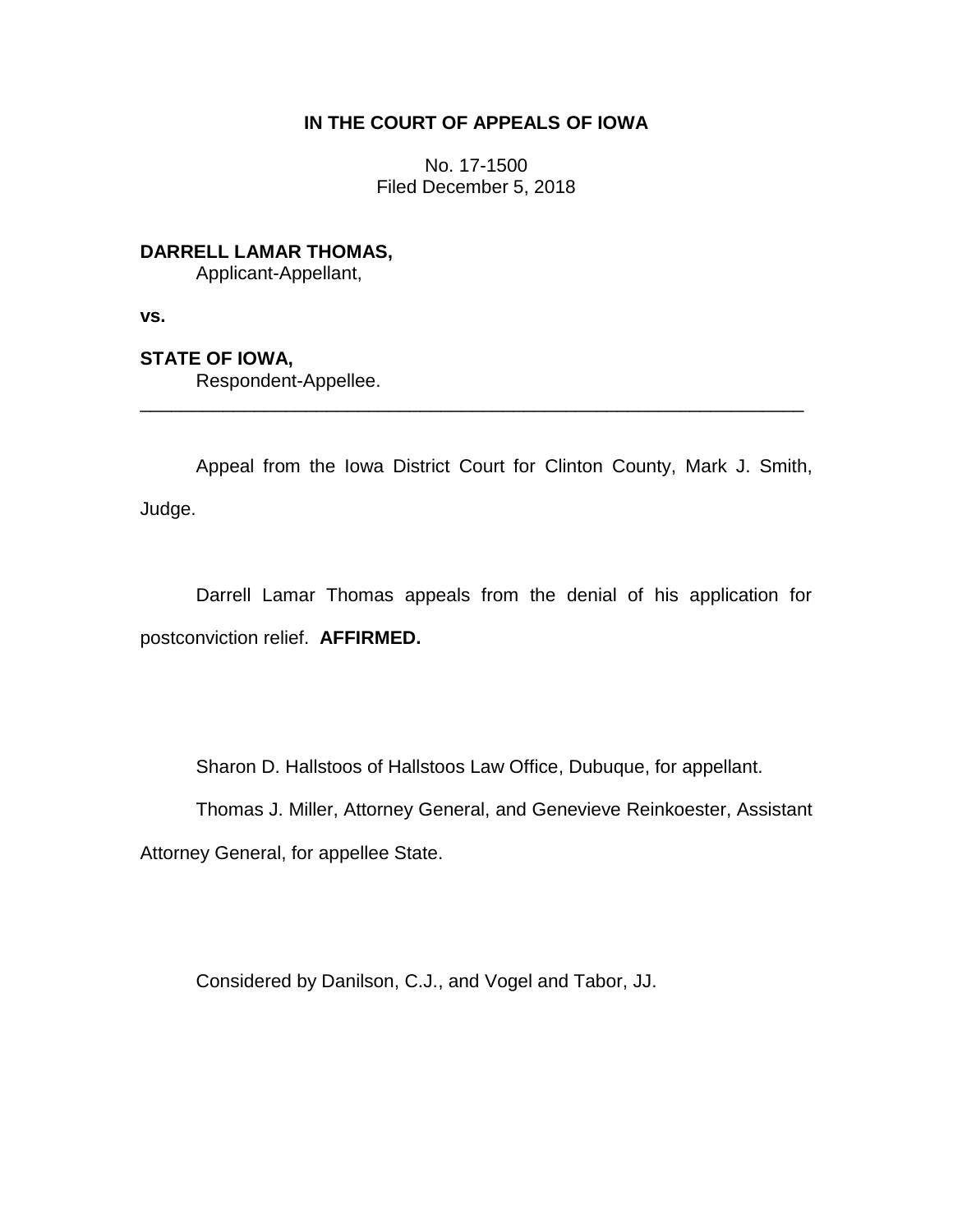## **DANILSON, Chief Judge.**

 $\overline{a}$ 

Darrell Lamar Thomas appeals from the denial of his application for postconviction relief (PCR). Thomas's PCR application was denied on grounds he had already challenged trial counsel's effectiveness, but the challenge was denied because he could not prove the requisite prejudice.<sup>1</sup> *Thomas*, 2014 WL 1494903, at \*3.

On appeal, Thomas raises another claim of ineffective assistance of trial counsel not presented to the PCR court—that trial counsel breached an essential duty in failing to provide him a copy of the trial information and minutes of evidence as mandated by Iowa Rule of Criminal procedure 2.8(1). The claim is not properly preserved for our review. *See Meier v. Senecaut*, 641 N.W.2d 532, 537 (Iowa 2002) ("It is a fundamental doctrine of appellate review that issues must ordinarily be both raised and decided by the district court before we will decide them on appeal.").

Thomas contends that if the claim is not properly preserved, it is because PCR counsel was ineffective. To establish an ineffective-assistance-of-counsel claim, an applicant must show both that (1) his counsel failed to perform an essential duty, and (2) this failure resulted in prejudice. *State v. Clay*, 824 N.W.2d 488, 495 (Iowa 2012)*.* It is the applicant's burden to establish by a preponderance of the evidence "that there is a reasonable probability that, but for counsel's

<sup>&</sup>lt;sup>1</sup> On his direct appeal, we rejected Thomas's ineffective-assistance-of-trial-counsel claim because "there was overwhelming evidence" the pocketknife Thomas used during the robbery, which was not a dangerous weapon per se, was "actually used in such a manner as to indicate that the defendant intends to inflict death or serious injury upon the other, and which, when so used, is capable of inflicting death upon a human being." *State v. Thomas*, No. 13-0287, 2014 WL 1494903, at \*1 (Iowa Ct. App. Apr. 16, 2014); Iowa Code § 702.7 (2011); *see State v. Ortiz*, 789 N.W.2d 761, 765 (Iowa 2010).